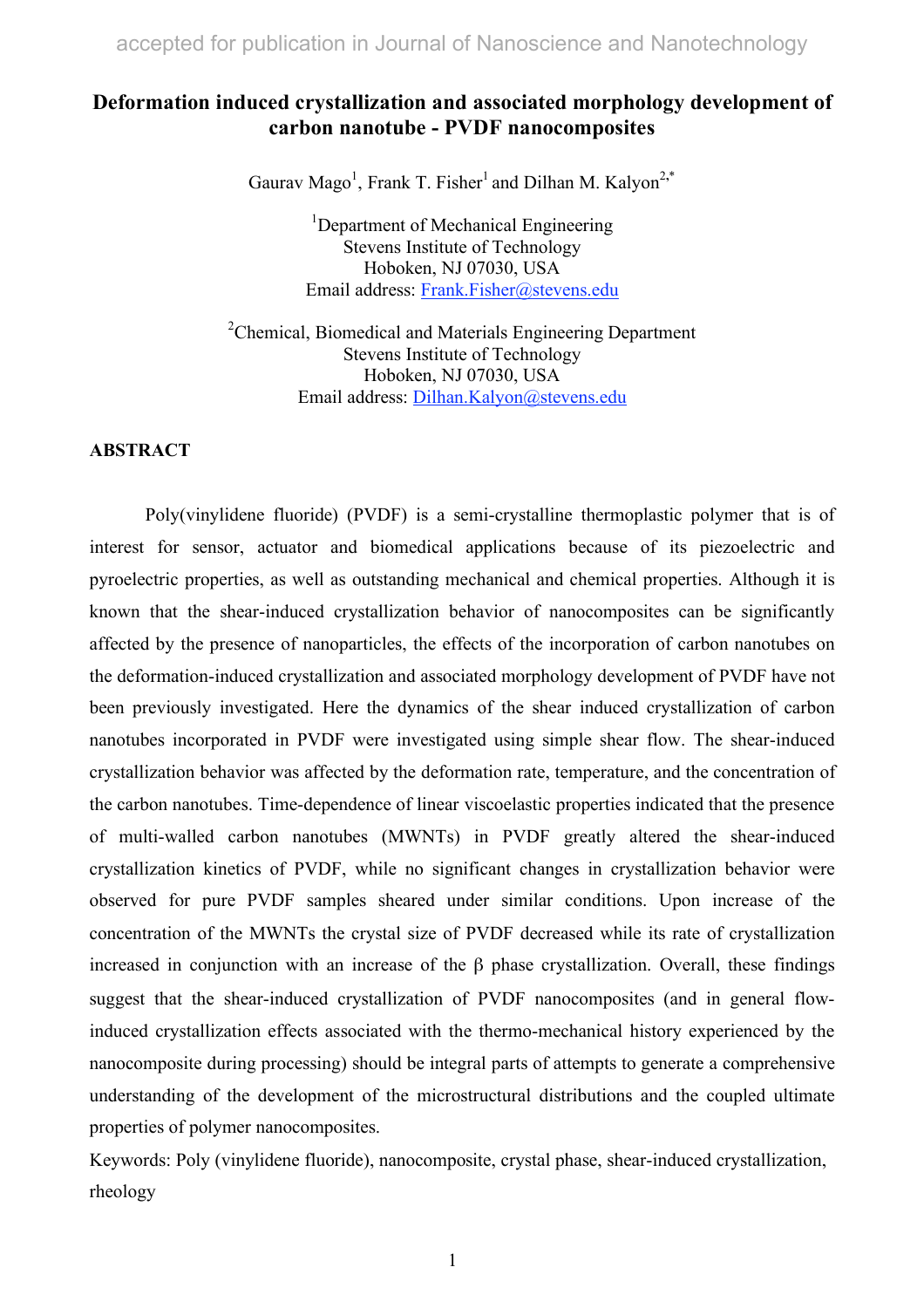### **1. INTRODUCTION**

Polyvinylidene fluoride (PVDF) is a semicrystalline thermoplastic polymer which is used widely for various device applications, including sensors and actuators, due to its promising piezoelectric and pyroelectric properties, which are governed by its crystalline structure. There are five known polymorphs of PVDF, such as  $\alpha$ ,  $\beta$ ,  $\gamma$ ,  $\delta$  and  $\epsilon$ .<sup>1-3</sup> The α-phase is most common upon crystallization from the melt and is the dominant crystalline phase, while the β form exhibits the most piezoelectric, pyroelectric and ferroelectric activities; it is this latter form that endues PVDF with great potential for various device applications such as sensors and transducers.<sup>4</sup> It is for this reason that various processing methods have been pursued to yield this β form crystal structure in PVDF. For example, crystallization in the β-phase can be achieved by melt crystallization under high pressure, by application of strong electric field, by uniaxial stretching during crystallization, or by crystallization from solution.<sup>5-10</sup> The β form can also be formed upon melt-spinning and drawing of PVDF.<sup>11</sup> During melt spinning the  $\beta$  phase was found to increase with the spinline normal stress difference, while the quiescently crystallized PVDF exhibited the  $\alpha$ -crystalline form. Schultz et al<sup>12</sup> studied the mechanisms of microstructure development upon crystallization from melt-spinning of PVDF, using *in-situ* X-ray techniques and documented the formation of shish-kebab type crystals. Such extensional flow based processing techniques significantly affect the polymer crystal structure due to the preferred orientation of the macromolecules prior to crystallization and thus lead to the improvement of the mechanical properties.<sup>6, 13-15</sup> Further, the incorporation of nanoparticles can also affect the crystal structure of polymers. Shah et al found that melt compounding of nanoclays into PVDF increases the toughness and β-phase formation in the nanocomposite.<sup>16, 17</sup> The β-phase can also be increased by the presence of carbon nanotubes.<sup>18</sup> The compounding of nanoparticles into PVDF is especially attractive because of the significant increase in the electromechanical coefficient to enable the use of the resulting nanocomposites as actuators for artificial muscles and sensors for vibration control, along with improvements in the mechanical properties.<sup>19-22</sup>

The physical properties of semi-crystalline polymers depend upon the processing conditions and can also be strongly influenced by the presence of nanoparticles, which affect the crystallization behavior and the resulting crystal morphology developed within the processed sample.<sup>23-26</sup> Industrial polymer processing methods involve very complex deformation histories, which may affect the nucleation and crystallization behavior of polymers and their nanocomposites.<sup>11, 13, 15, 27-32</sup> For example, it is known that the application of a shear stress to a polymer melt at temperatures which are in the vicinity of the crystallization temperature of the polymer (at which crystallization would not have occurred under quiescent conditions) leads to the preferred orientation of the macromolecules, thus reducing the entropy of the melt and leading to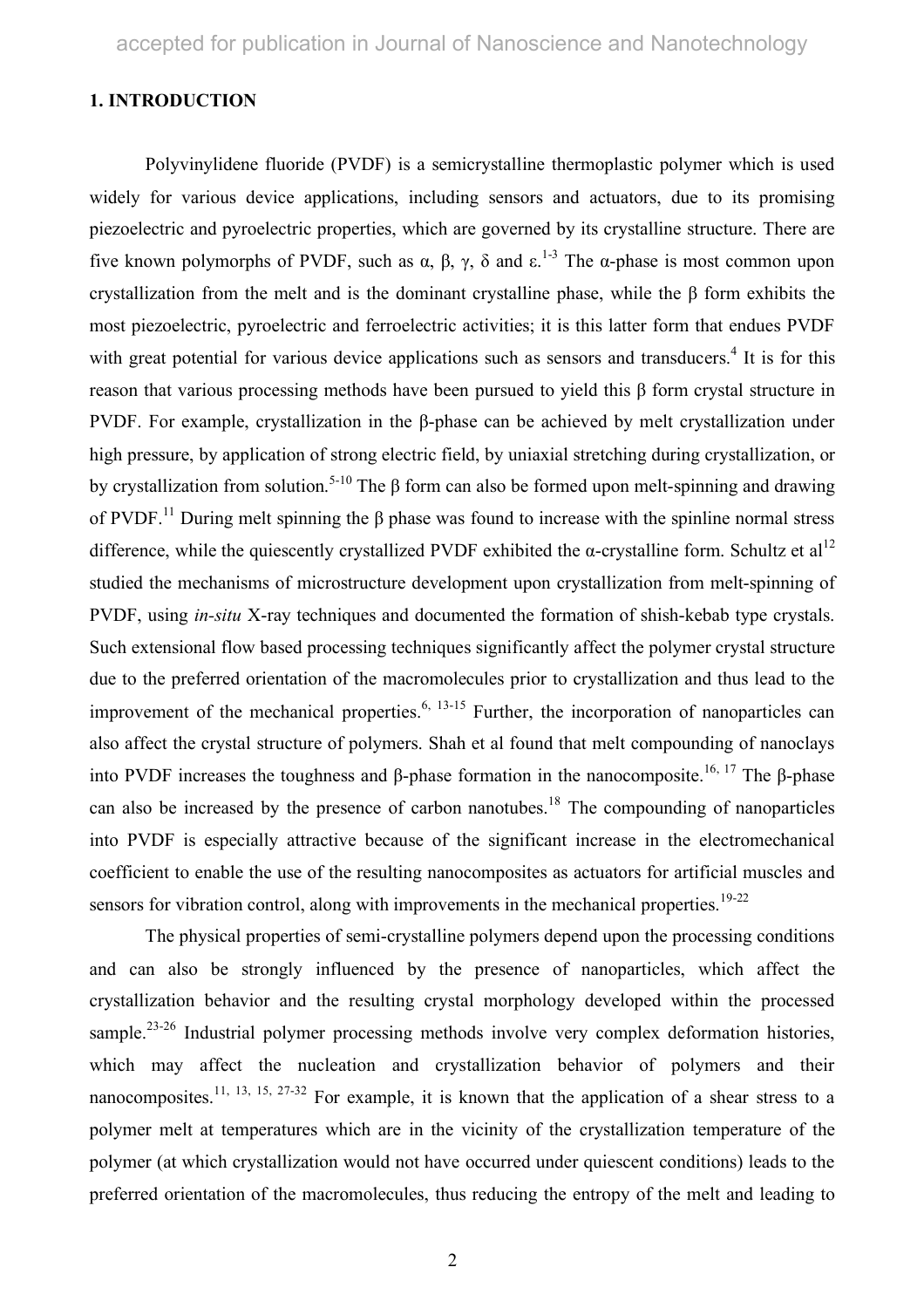the flow-induced crystallization from the melt.<sup>24</sup> Furthermore, the presence of nanoparticles alters the dynamics of shear induced crystallization from the melt. For example, it has been found that the incorporation of multi-walled carbon nanotubes (MWNTs) promote the shear-induced crystallization behavior and the developed morphology of poly (butylene terephthalate) (PBT) nanocomposites.<sup>33</sup> Thus, a detailed understanding of the roles played by the nucleation and crystallization processes under shear is necessary to optimize the processing of the nanocomposites and to tailor their various ultimate properties. Although various studies have been carried out to understand the effect of processing conditions on crystal structure and morphology of PVDF, to our knowledge there are no studies focusing on the influence of the processing conditions on the development of the PVDF crystalline forms in the presence of nanoparticles. The goal of this study is: (1) to study the shear-induced crystallization behavior of MWNT-PVDF nanocomposites using the time and the deformation rate dependence of the linear viscoelastic properties as the principal tool and (2) to document the effects of the presence and concentration of the MWNTs on crystallization behavior of MWNT-PVDF nanocomposites and on the development of the microstructural distributions (and β-crystal formation) in articles processed from MWNT-PVDF nanocomposites.

#### **2. EXPERIMENTAL**

#### **Materials**

Powdered PVDF (Kynar 741) was obtained from Arkema Inc (USA). As reported by the manufacturer, its weight average molecular weight is  $250,000$  and its density is 1.78 g/cm<sup>3</sup>. The MWNTs (trade name: MWNT-A-P) were purchased from Sunnano (China). As reported by the manufacturer, the diameter of the MWNTs was 10-30 nm, and the average bulk density was 1.5  $g/cm<sup>3</sup>$ . To examine the size and shape distributions of the MWNTs a LEO 1550 scanning electron microscope (SEM), operated at 5kV, was used. Figure 1 shows a typical scanning electron micrograph of the as-received MWNTs used in this work.

### **Melt processing of MWNT-PVDF nanocomposites**

There are several ways of dispersing nanofillers into polymers including solution mixing, in-situ polymerization, and melt compounding. In many potential applications melt compounding is the generally preferred method due to its relatively low cost, high productivity, and its compatibility with other conventional polymer processing techniques. Here MWNT-PVDF nanocomposites were melt compounded in a Haake torque rheometer with a 300 ml intensive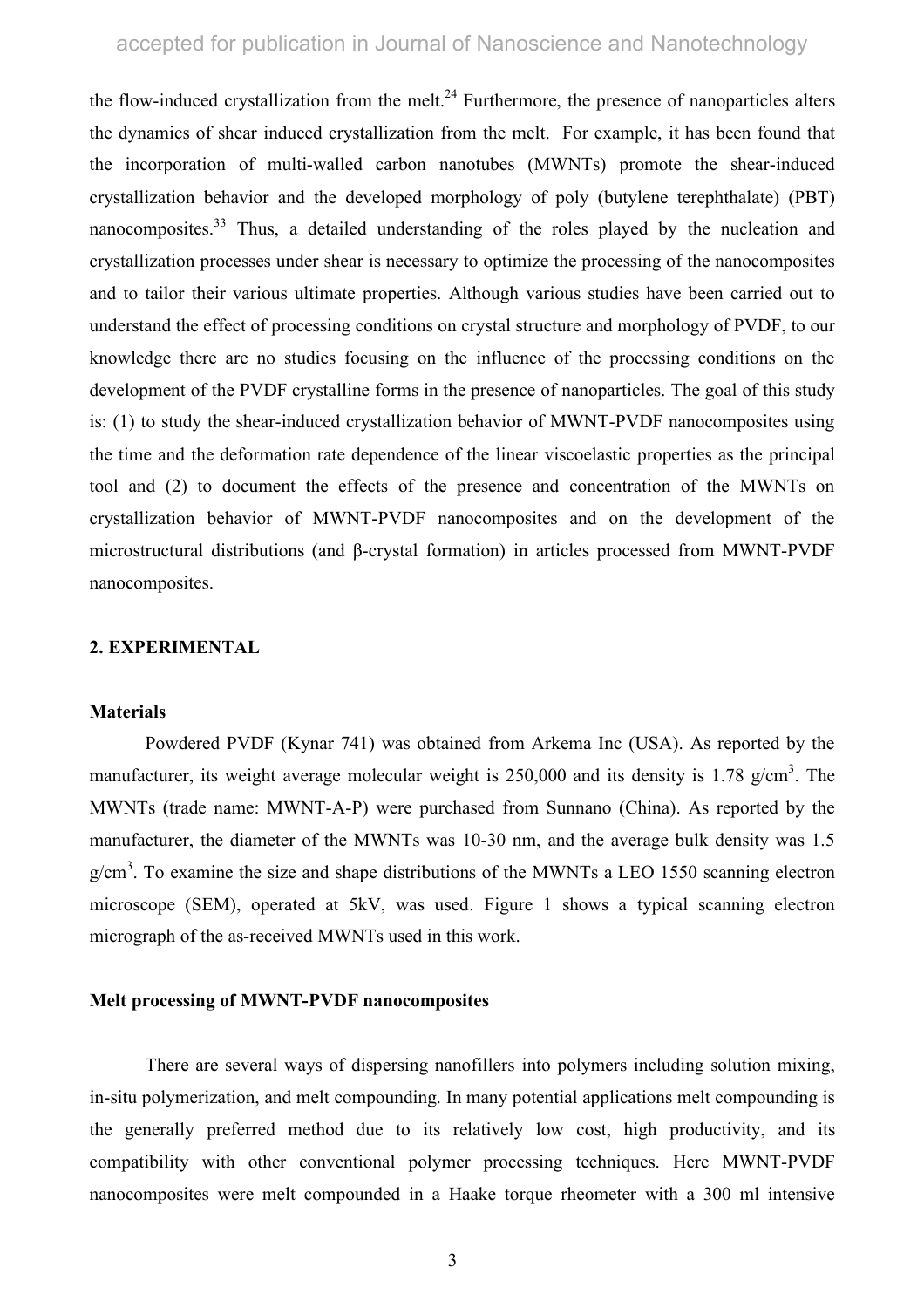mixing head. The torque rheometer is an intensive mixer (a mini-Banbury mixer) with the capability of measuring torque and hence specific energy input during the mixing process under isothermal conditions. Mixing of MWNTs with PVDF was carried at 220°C for 10 minutes at 50 rpm. The loading levels of the nanocomposites were 0.01, 0.1, 0.5, 1, 2 and 5.0% (by volume) of MWNTs. After mixing the nanocomposite was removed and sealed within two polyethylene bags. These specimens were compression molded using a Carver hot press at 220°C for 5 minutes, followed by the characterization of linear viscoelastic material functions of the nanocomposite samples. Pure PVDF was processed and characterized under identical conditions as a control.

#### **Characterization of linear viscoelastic properties**

The linear viscoelastic material functions of PVDF and MWNT-PVDF nanocomposites were characterized by employing small-amplitude oscillatory shear using an ARES (Advanced Rheometric Expansion System) with a force rebalance transducer (2K-FRTN1) available from TA Instruments. The actuator of the ARES is a *dc* servomotor with a shaft supported by an air bearing with an angular displacement range of 0.05-500 mrad. Oven temperature is controlled within  $\pm$ 0.1°C. The test fixtures consisted of 25 mm diameter stainless steel parallel plates. Frequency sweeps between 0.01 and 100 rad/s were carried out at 1% strain, which was determined to be within the linear viscoelastic range for all of the samples tested. For the isothermal crystallization study under shear, the samples were molten at 200°C and the final gap was set to 0.7 mm, after which the excess specimen protruding out of the gap was carefully trimmed using a razor blade. Upon loading and temperature equilibration, the specimen was allowed to relax for 5 minutes, after which it was cooled to the targeted test temperature for the characterization of the dynamic properties as a function of the strain amplitude, frequency and time.

#### **Thermal Analysis and WAXD analysis**

Differential Scanning Calorimetry (DSC) studies were conducted using a TA Instruments (New Castle, DE) DSC model Q1000 on pure PVDF and PVDF nanocomposites. The DSC samples were ramped from 25 to 200°C, and maintained under isothermal conditions for 5 minutes at 25 and 200°C. The specimens were heated and cooled at a rate of 10°C /min. The relative degree of crystallinity was determined as the ratio of the integrated heat of fusion of the sample, determined during the heating of the sample to 200°C, to the heat of fusion of purely crystalline PVDF. Wide angle X-ray diffraction (WAXD) data were collected at room temperature by positioning the sample on a quartz sample holder using a Rigaku Miniflex diffractometer in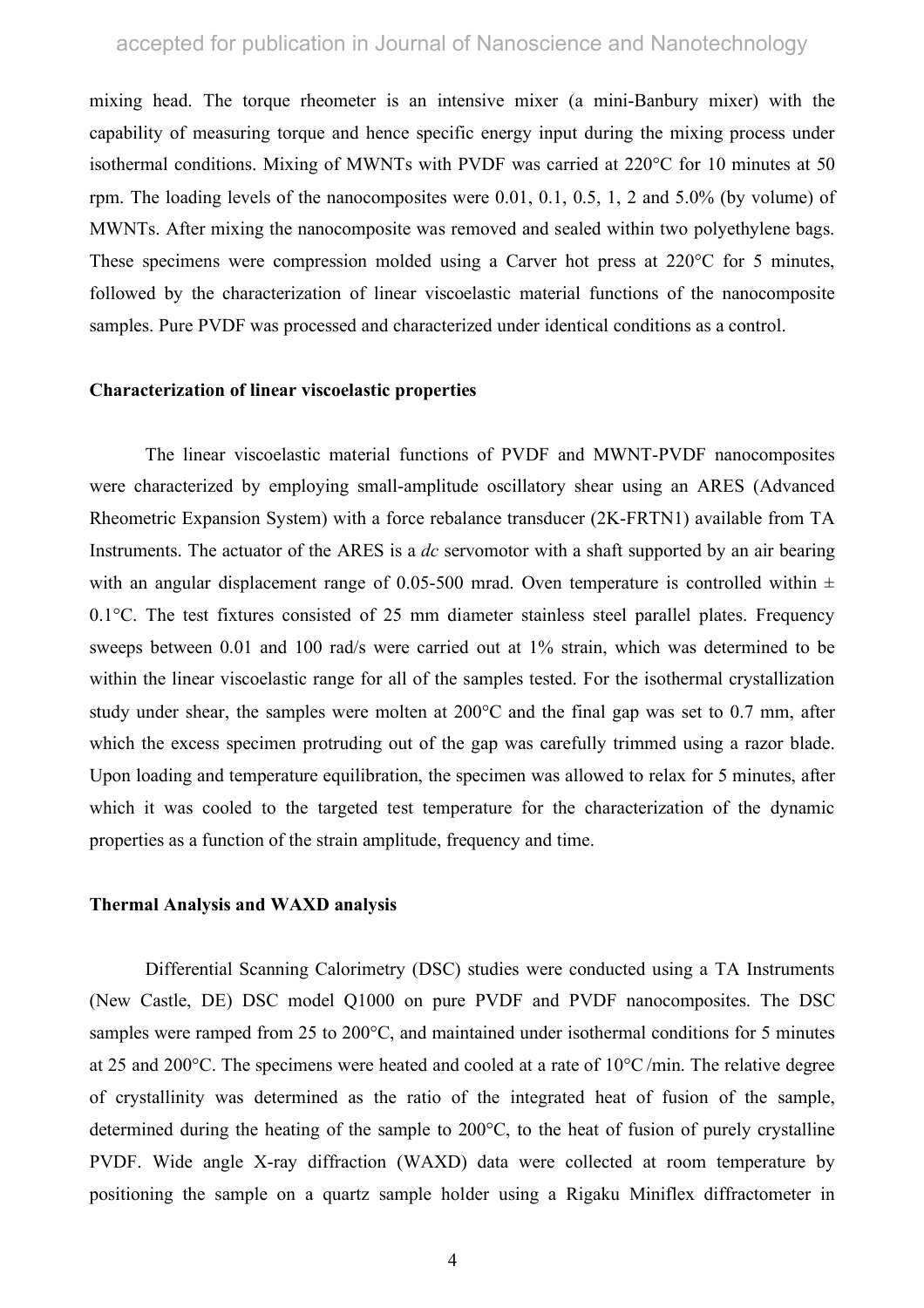conjunction with a CuK<sub>a</sub> radiation source ( $\lambda$ = 0.154 nm) operated at 30kV. The x-ray diffractograms were collected in the scan range 2 $\theta$  of 10-50° at the scan speed of 1° min<sup>-1</sup> and using a step size of 0.04°.

#### **3. RESULTS AND DISCUSSION**

Linear viscoelastic material functions (storage moduli, loss moduli, magnitude of complex viscosity) are very sensitive to structural changes in the molten polymer and can provide information on the change in the physicochemical properties of the polymer during deformation. For example, for thermally sensitive polymer melts, an irreversible decrease in viscosity with time at a constant shear rate suggests the possibility of molecular weight break-down, whereas an irreversible increase in viscosity with time can suggest the possibility of chemical cross-linking. Both thermal degradation and chemical cross-linking are irreversible. On the other hand, a reversible change in the linear viscoelastic properties with time during shearing under constant frequency, temperature and strain amplitude can indicate the flow-induced crystallization of the polymer melt occurring at a temperature which is greater than the crystallization temperature of the pure melt.<sup>24, 34, 35</sup> During the time sweep experiment unbounded monotonic increases in the storage moduli (G'), magnitude of complex viscosity  $|\eta^*|$ , and loss moduli (G'') with time thus suggest the onset of crystallization induced by the applied shear. Pennings and co-workers have documented that the morphology of such crystals is typically of the "shish kebab" type and is thus very different than the spherulitic morphologies that are generally observed under quiescent crystallization conditions.36-38

Figure 2 shows the the storage modulus (G′) of PVDF and PVDF nanocomposites at 190°C at 1% strain amplitude and 1 rps as a function of time. The behavior is steady suggesting that the PVDF melt and its suspensions are stable at 190°C. In Figure 3, the presence of MWNTs give rise to modest increases in the storage modulus, the magnitude of complex viscosity, and loss modulus values over the 0.01 to 100 rps frequency range. When the concentration of the MWNTs are  $\geq 2\%$ by volume the loss modulus G′′ is greater than the storage modulus G′ in the low frequency range of 0.01-1.6 rps. As the frequency increases the storage modulus values increase at a greater rate in comparison to the loss modulus values and a cross-over occurs at around 2 rps. Approaches to the Newtonian behavior are observed at the low frequency range for all concentrations of MWNTs (Fig. (3(b)). The incorporation of MWNTs modestly increases the magnitude of complex viscosity of the PVDF nanocomposites with the increase most pronounced at a concentration of the highest MWNT concentration of 5% by volume. The G',  $|\eta^*|$  and G'' curves are all parallel to each other, regardless of the concentration of the MWNTs in the 0.01 to 5% range (Figure 3) suggesting that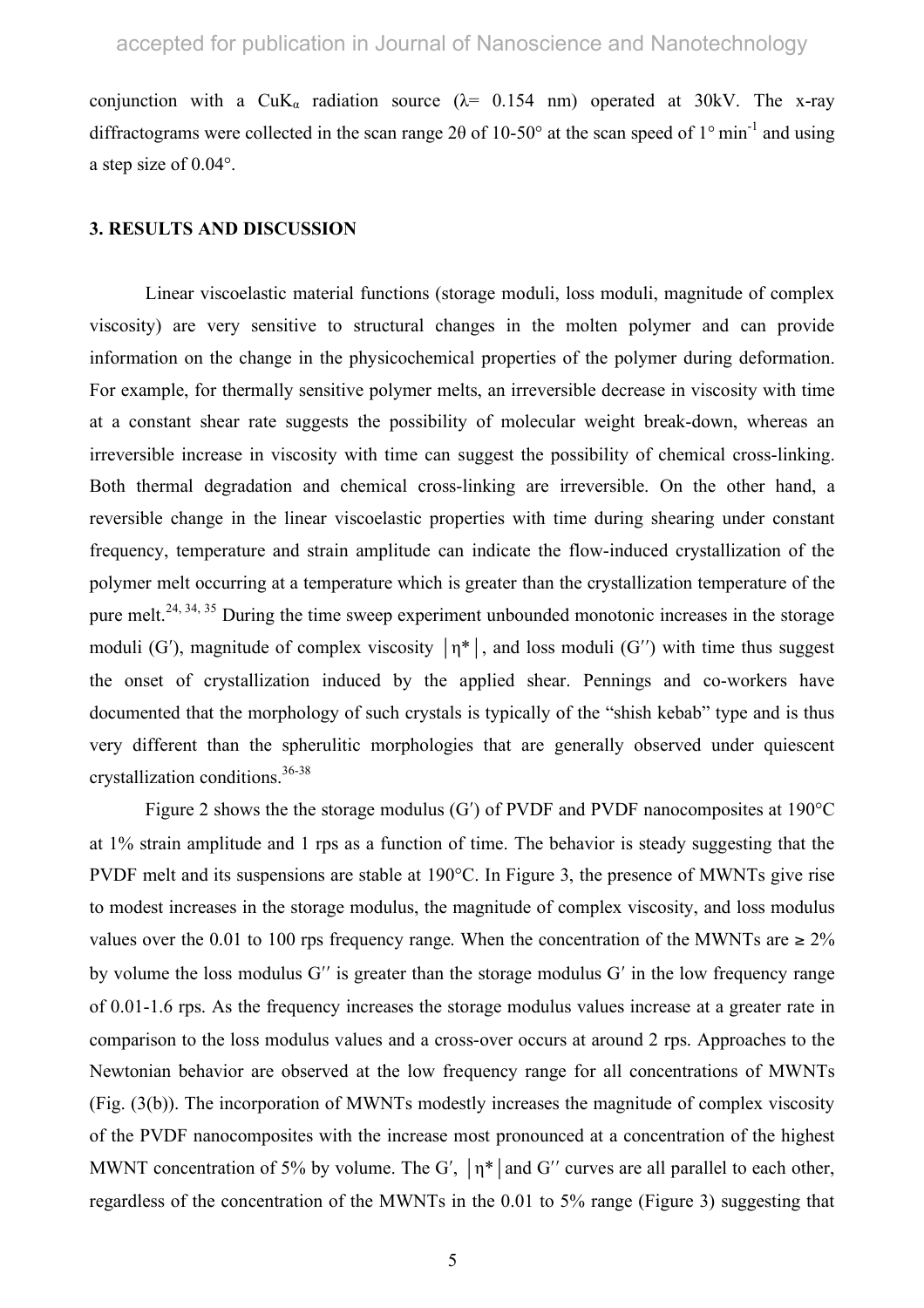the incorporation of the nanotubes has not significantly altered the microstructure of the suspensions and only modest increases in the relaxation times have occurred (akin to the thermorheological simplicity associated with changes in temperature).

Figure 4 shows the time dependent behavior of storage modulus, G′, of unfilled PVDF in the range of 150 to 190 $^{\circ}$ C. In these experiments the strain amplitude and the frequency are kept constant at 1% and 1 rps, respectively. It is observed that the storage modulus remains constant with shearing time in the 158-190°C range. However, at the lower temperatures of 150 and 152°C, a rapid increase of the storage modulus occurs as a function of time as a result of shear-induced crystallization of the polymer melt. Similar results have been observed by others on poly (εlactone),<sup>39</sup> polyethylene,<sup>24, 34</sup> and poly(ethylene terephthalate)<sup>40</sup> melts.

The work of de Gennes in dilute solutions of polymers has revealed that during flow the polymer chains undergo a step change from a random coil to a fully extended chain conformation at a critical strain rate, without any intermediate stable chain conformations.<sup>41</sup> The subsequent studies of Keller et al<sup>13</sup> have provided experimental evidence of the coil-stretch transition in polymer crystallization under shear and extension, demonstrating that as the strain rate is increased during deformation there is an abrupt change in birefringence indicative of the formation of a fullyextended chain conformation at the critical strain rate. Such extension and orientation of the macromolecules in the flow direction reduce the energy barrier necessary to be overcome for nuclei to form, and thus lead to the crystallization of the polymer at temperatures under which quiescent crystallization would not have occurred. Shear induced crystallization of the PVDF clearly occurs at a higher rate with decreasing temperature (Figure 4). What are the effects of the carbon nanotubes on the shear induced crystallization behavior of PVDF?

### **Effect of MWNT loading on PVDF crystallization behavior under shear**

Figure 5 shows the time dependence of the G', G'',  $\vert \eta^* \vert$  and the loss tangent (tan delta = G''/G') data for PVDF and PVDF nanocomposites for a constant frequency of 1 rps and 1% strain amplitude at 158°C. As shown in Figure 5(a), increases in the storage modulus, G′, values with increasing time were observed for the PVDF nanocomposites that were not observed for pure PVDF under similar conditions. The increase in the storage moduli with time is indicative of the shear-induced crystallization of PVDF as affected by the presence and the concentration of MWNTs. The storage modulus values increase up to the point that the force balance transducer of the rheometer is overloaded (the torque reaches over 2,000 N-m). Furthermore, an increase in the concentration of MWNTs shows a decrease of the induction time for the onset of crystallization. Here the induction times for crystallization are in the range of 2800-1500s for 0.5-5% MWNTs by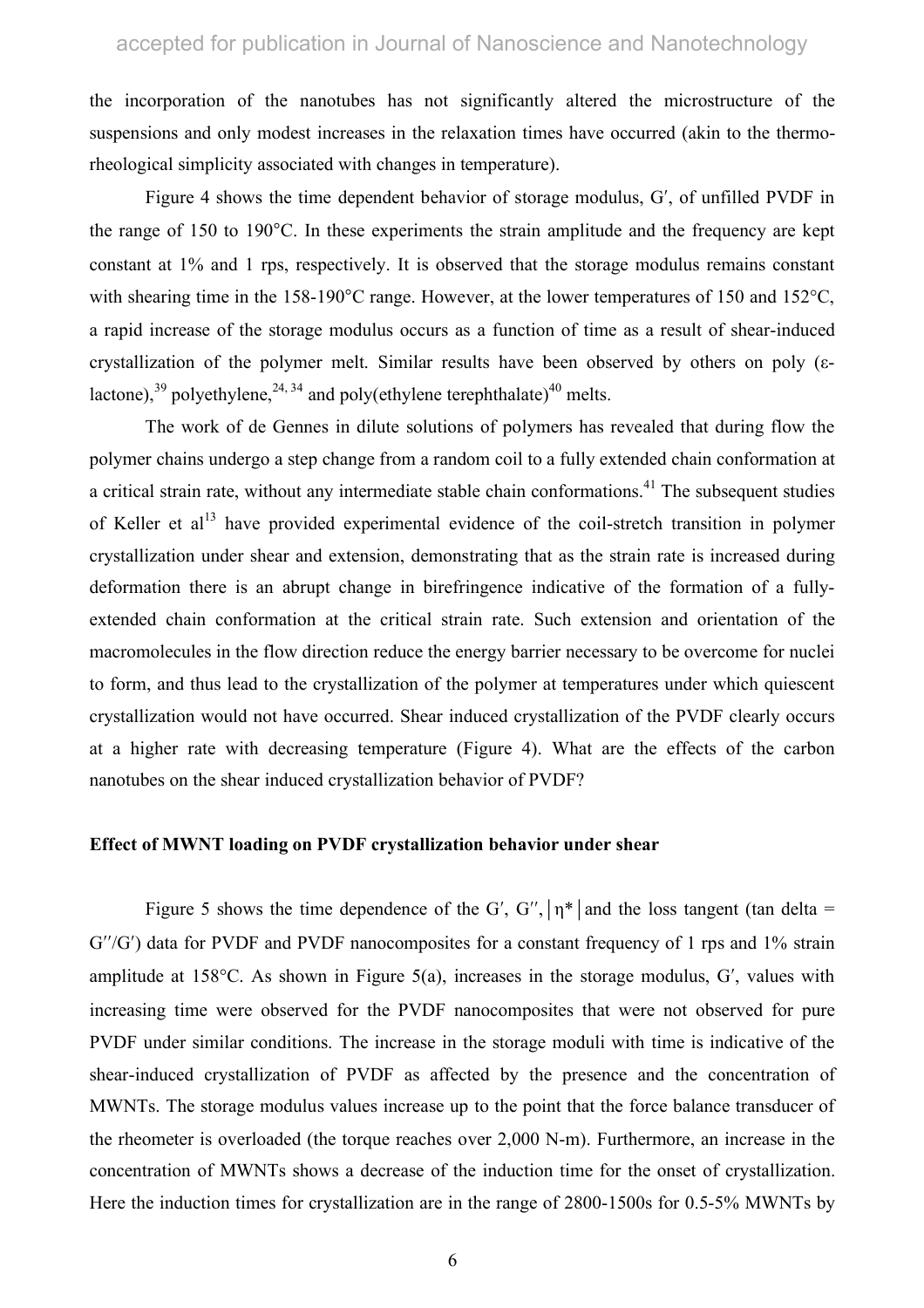volume. The most likely mechanism for the onset of the crystallization of the MWNT incorporated suspensions at a temperature of 158 °C is that the nanoparticles act as heterogeneous nucleating agents. During heterogeneous nucleation the rate of nucleation is principally controlled by the concentration of the heterogeneous nuclei. The decrease of the induction time for crystallization with increased concentration of nanotubes may be associated with an increase of the nucleation rate with increasing concentration. A decrease in the induction time for crystallization under quiescent conditions has been reported and was associated with the presence of nanoparticles.<sup>30, 42-44</sup> Shear induced crystallization behavior of nanocomposites associated with the presence of nanotubes has also been observed during isothermal crystallization under shear studies of PBT nanocomposites.<sup>33</sup>

The concomitant increases of the other dynamic properties, i.e., the loss modulus (Fig. 5(b)) and the magnitude of complex viscosity (Fig. 5(c)) with shearing time are also shown in Figure 5. Similar to the behavior of the storage modulus, the loss modulus and the magnitude of complex viscosity values also exhibit increases with shearing time, with the rate of increase greater for greater concentration of MWNTs. The formation of the crystals should lead to increases in the affine junction points in the entangled melt to render relaxation more difficult, thus increasing both the elasticity and the viscosity of the melt. The magnitude of complex viscosity values of PVDF nanocomposites are orders of magnitude higher than those of the pure PVDF, indicating the introduction of a significant degree of crystallinity as induced by the presence of the MWNTs. Figure 5(d) shows a decrease of tan delta with time, with the addition of MWNTs greatly reducing the loss tangent as affected by the more significant increases in the elasticity (as represented by the storage modulus, G′) in comparison to the increase of the viscous energy dissipation (as represented by the loss modulus G′′) with increasing shearing time.

The typical effect of temperature on the shear-induced crystallization behavior can be further seen through the set of small-amplitude oscillatory shear experiments carried out at the lower temperature of 152°C as shown in Figure 6. The increases of the storage modulus, loss modulus and the magnitude of complex viscosity with time associated with the presence of the nanotubes are more pronounced at the lower temperature. Furthermore, unlike the behavior at 158°C, at the lower temperature of 152°C the PVDF itself exhibits shear-induced crystallization, albeit at a much slower rate in comparison to the nanocomposites incorporated with 0.1-5% MWNTs. Similar to the results obtained at the higher temperature, the rate of crystallization was found to increase with the increase of the MWNT concentration. For MWNT loadings above 2% by volume, the rate of crystallization is relatively rapid (with induction time almost instantaneous with the torque reaching the overload limit of the transducer within 200s upon the initiation of shearing). The time dependent data for the 2%MWNT-PVDF cannot be distinguished from the data of 5% MWNT-PVDF nanocomposite due to instrument limitations.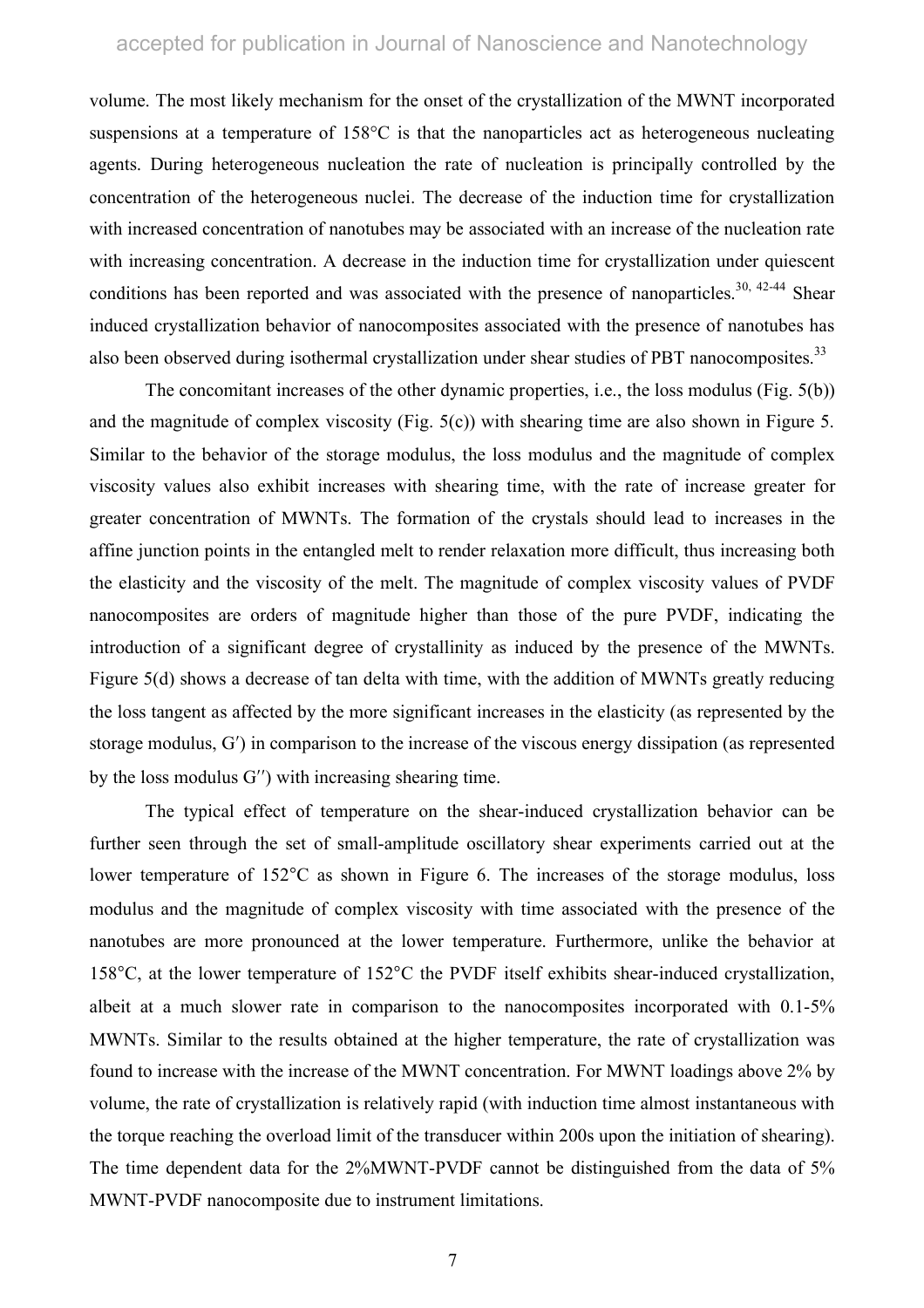It is interesting to note that shaping of PVDF and PVDF nanocomposites within the constraints of a typical polymer processing method (such as injection molding) involves rapid cooling in conjunction with different time scales for crystallization due to the significant differences in thermal and stress/pressure histories of the PVDF located at different locations in the cavity Thus, it is anticipated that crystallization from the melt in a typical polymer processing operation will generate a wide range of stress induced crystallization conditions and give rise to myriad morphologies associated with such differences in the thermal, shearing and resulting crystallization histories.

### **Effect of deformation rate on crystallization behavior**

Figure 7 shows the variation of G', G'',  $|\eta^*|$  and tan delta for 5%MWNT-PVDF nanocomposite with time at 158°C and at 1% strain amplitude for frequencies of 1, 3 and 5 rps. For pure PVDF no time-dependence was observed in the 1-5 rps range (i.e. there is no shear-induced crystallization of the pure PVDF under these conditions; data not shown). For the 5%MWNT-PVDF suspension all three frequencies gave rise to shear-induced crystallization, with the induction time for crystallization decreasing with increasing frequency. Similar frequency dependence was observed for PBT nanocomposites under shear.<sup>33</sup> Figure 7(d) shows a fast decrease in tan delta with increasing frequency, due to an increase in crystallization rate which increases the storage modulus of the melt at a greater rate in comparison to the rate of increase of the loss modulus. This again emphasizes the greater role played by the elasticity in comparison to viscous dissipation with increasing degree of crystallinity, consistent with the results discussed earlier.

#### **WAXD analysis of quiescent and sheared PVDF and PVDF nanocomposite samples**

Figure 8 shows the WAXD spectra of PVDF and PVDF nanocomposite samples prepared under quiescent (compression molded) conditions. The pure PVDF sample is predominantly  $\alpha$ phase with characteristic peaks at 2 $\theta$  values of 18.6°, 20.3° and 27.5°.<sup>45</sup> With addition of MWNTs a change in relative intensity of peaks can be clearly seen. The increase in MWNTs loading decreases the peak at 18.6°, relative to the peak at 20.3°. Furthermore, the introduction of MWNTs produces a shoulder at 20.7°, which occupies a greater area with increasing MWNT loading. This peak at 20.7° does not overlap with the peaks associated with MWNTs (major peaks in the WAXD spectrum for MWNTs occur at 28.5°, 39.5° and 40.6°). Overall, the increases of the areas under the peaks associated with the Bragg angles of 20.3° and 20.7° are attributed to the formation of the βphase crystal in PVDF nanocomposite samples while the decrease of the areas of the peaks at 20.3°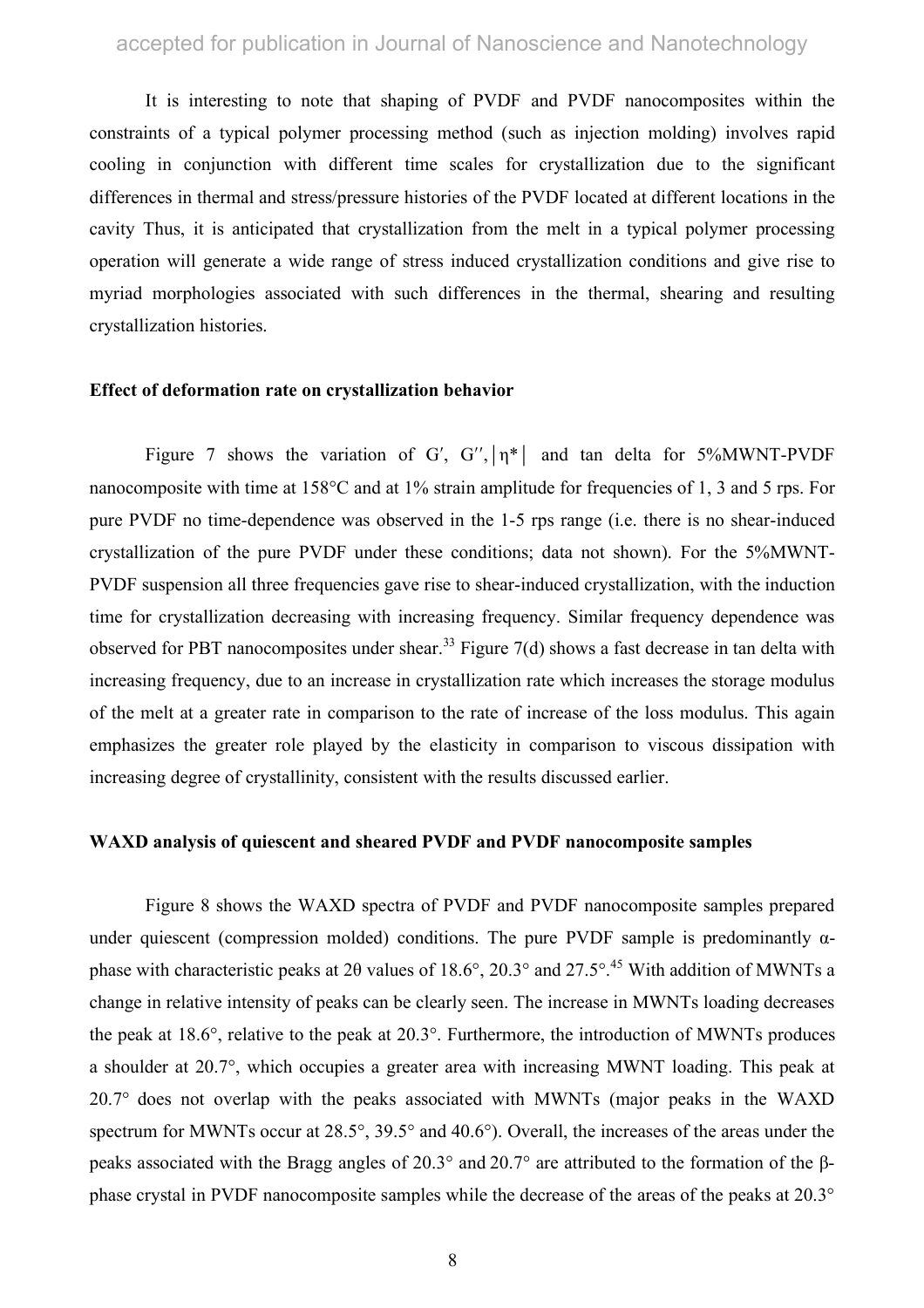and 27.5° are attributed to the decrease of the  $\alpha$  phase (the decrease in the 27.5° peak occurs in spite of the increase of the concentration of MWNTs). Similar results for the quiescent crystallization condition have been obtained upon melt-blending of PVDF with MWNTs and nanoclays.18, 20, 23

Figure 9 shows the WAXD results of the 5%MWNT-PVDF nanocomposite sample collected after shearing at different frequencies at 158°C. The results were compared with 5%MWNT-PVDF nanocomposite sample crystallized under quiescent conditions in the ARES for 3000 s (i.e. with no shearing). In the sheared samples, the shoulder located at 20.7° attributed to the β-phase can be seen, as well as there is an increase in overall area under the peak. Such changes in crystallinity due to shearing versus the quiescent conditions should be tractable upon DSC analysis as will be shown below. Other studies have also revealed the generation of the β-phase upon deformation of the PVDF melt.<sup>11</sup> However, these earlier studies were carried out using fiber spinning, with the associated strong extensional flow, where the rate of separation between two initially adjacent points changes exponentially with respect to time, whereas the distance changes only linearly in the simple shear flow, as used in this study.

### **Thermal analysis of quiescent and sheared PVDF and PVDF nanocomposite samples**

Typical differential scanning calorimetry (DSC) results depicting the melting and crystallization behavior of PVDF under non-equilibrium conditions are shown in Figure 10. Upon heating at the rate of 10°C/min, the melting onset is around 145°C, with a nominal melting temperature ( $T_{m,p}$ ; the temperature of the peak of the melting endotherm upon heating) of 172.3°C and a melting temperature  $(T_m;$  the highest temperature at which the last trace of crystallinity disappears) of 182.3°C. As shown in Table 1, the incorporation of the MWNTs followed by quiescent crystallization appears to result in a slight decrease of the mean value of the nominal melting temperature in comparison to the pure PVDF, with the decrease of the mean value of the nominal melting temperature being more pronounced with increasing concentration of the MWNTs. The mean values of the integrated heat of fusion values,  $\Delta H_m$ , of the PVDF (corrected for the presence of carbon nanotubes, i.e., heat of fusion of the nanocomposite sample over the weight fraction of polymer in the sample) suggest that the degree of crystallinity overall appears to increase with increasing concentration of the MWNTs. The relative degree of crystallinity was determined as the ratio of the integrated heat of fusion of the sample, determined during the heating of the sample to 200°C, over the heat of fusion of purely crystalline PVDF (104.6 J/g).<sup>46</sup> As shown in Table 1, the mean values of the degree of crystallinity increases from 26.8% of the PVDF to over 30.5% upon the incorporation of MWNTs). However, it should be noted that Table 1 reports the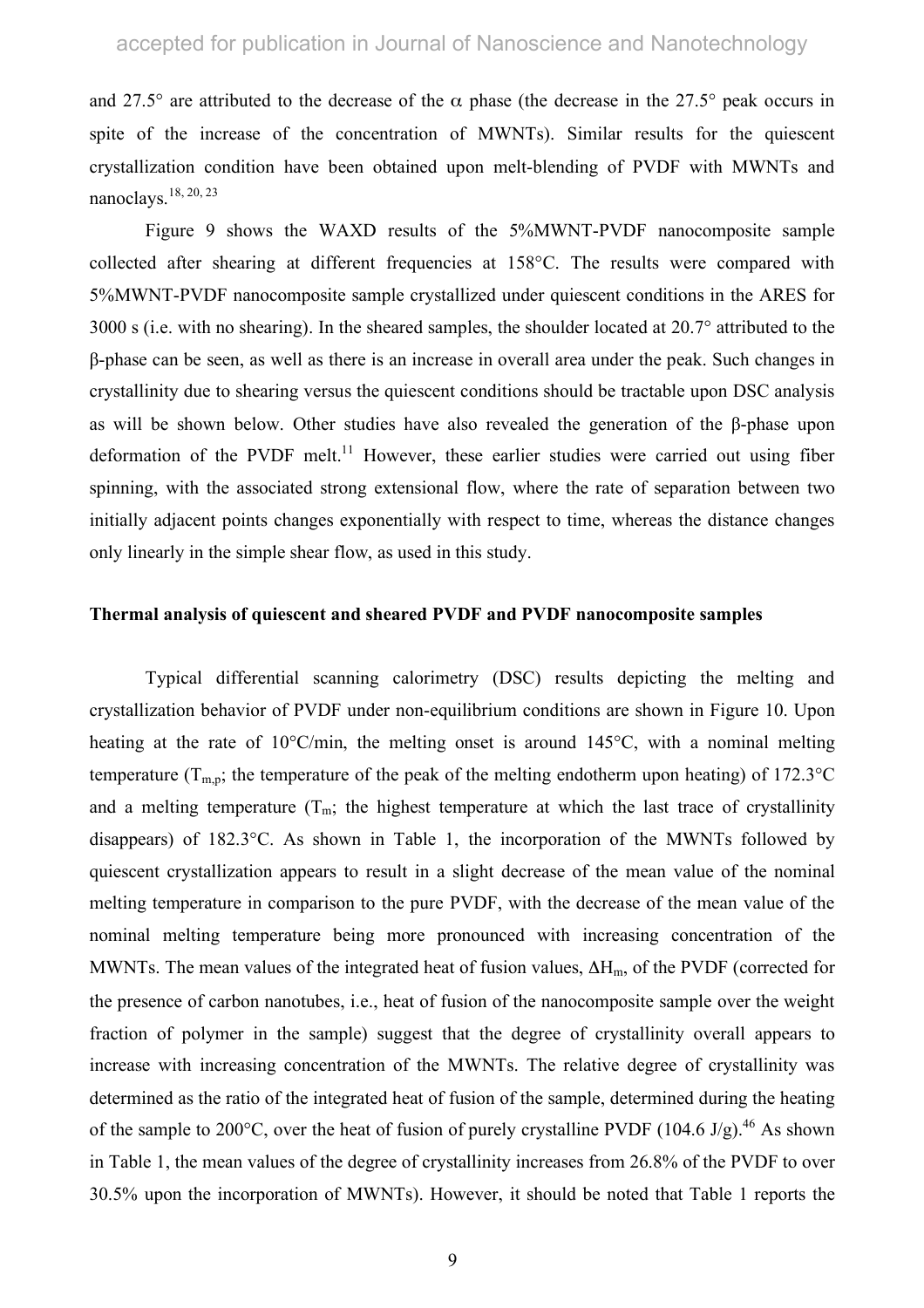95% confidence intervals (based on five samples for each run) determined according to Student's-t distribution, and there is some overlap between the confidence intervals of the thermal properties of different nanocomposite samples. Such overlapping prevent the drawing of definite conclusions.

Figure 10(b) shows the crystallization behavior of pure PVDF after being kept at a isothermal temperature of 200°C for a duration of 5 minutes, and then cooling at a rate of 10°C/min. As shown in Table 1, the nominal crystallization temperature  $(T_{c,p})$  values increase upon the incorporation of the MWNTs, consistent with the findings of other studies which have focused on the effect of nanotubes on quiescent crystallization behavior of Nylon- $6^{47}$  and polypropylene.<sup>44,</sup> <sup>48</sup> The relative shift of  $T_{c,p}$  is even evident at the lowest concentration of MWNTs (with the mean  $T_c$  value increasing from 129.7 to 137.2°C upon the incorporation of only 0.01% of MWNTs). Such a spectacular rise is only possible due to the very high surface to volume ratio of the nanotubes as they act as heterogeneous nuclei. As typically reported in the literature, subsequent increases in the crystallization nominal temperature upon further increases in MWNT loading are less pronounced.

Table 2 shows the effect of MWNTs on the final crystallinity of 5%MWNT-PVDF nanocomposite samples collected after shearing in small-amplitude oscillatory shear at different frequencies followed by cooling to ambient under free convection (around 50-60°C/min). For comparison, the heat of fusion and degree of crystallinity values of 5%MWNT-PVDF nanocomposite sample, which was only thermally treated and kept in the confines of the rheometer for a duration of 3000 s, without actually being sheared, are also included. The mean values of the degree of crystallinity obtained at the constant loading level of 5% by volume of MWNTs suggest that the degree of crystallinity of the 5%MWNT-PVDF nanocomposite increases upon shearing. An increase in crystallinity upon shearing has been observed for other polymers including polypropylene and polyethylene blends.<sup>49-51</sup> The sheared samples have similar values of degree of crystallinity, irrespective of the frequency applied within the narrow range of 1-5 rps. The changes in the melting temperature are negligible.

### **Effect of MWNTs on PVDF crystal size**

Figure 11 shows the effect of the incorporation of the MWNTs on PVDF spherulite sizes (as revealed by the Maltese cross patterns under the polarized light). Melt-mixed PVDF nanocomposite samples with 0.01 and 0.1% of MWNT loadings were subjected to the same analysis undertaken for virgin PVDF. The samples were molten and isothermally crystallized between two glass slides at 160 °C for 2h. The PVDF spherulite size decreased with addition of MWNTs. This is again consistent with the MWNTs acting as heterogeneous nuclei, with the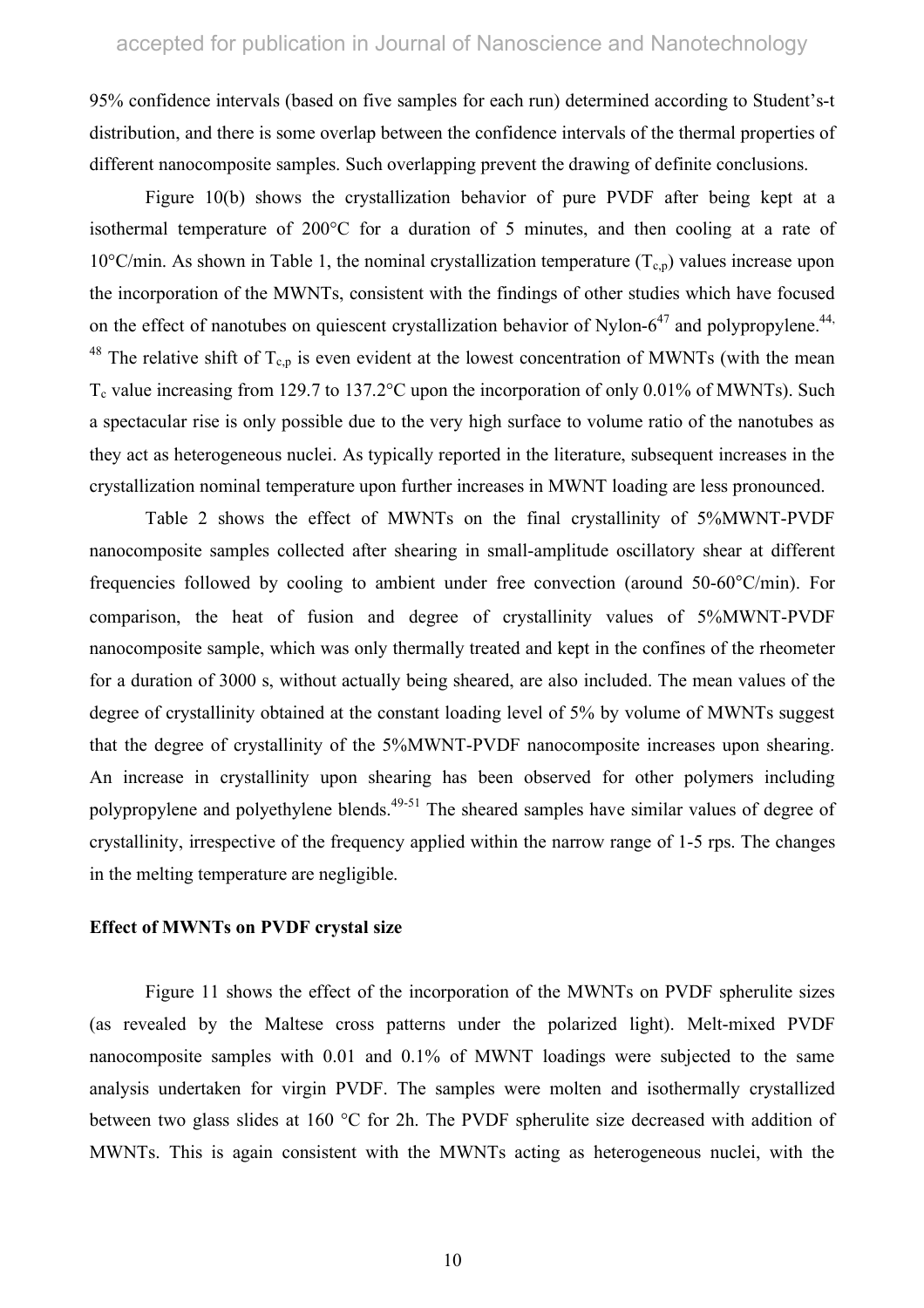number of nuclei eventually defining the total number of spherulites upon the growth of the spherulites ceasing when the spherulites impinge on each other.

## **4. CONCLUSIONS**

The effect of MWNTs on the time-dependent linear viscoelastic material functions, associated with shear-induced crystallization behavior and the resulting crystalline structures of PVDF nanocomposites, have been studied. The rate of PVDF crystallization under shear was increased due to the presence of MWNTs. The crystallization temperature was found to increase due to the heterogeneous nucleation effect of nanotubes, concomitant with the decrease of the PVDF crystal size. The addition of MWNTs and shearing appear to promote the formation of βcrystals in PVDF nanocomposites. These results suggest that the structure and morphology of PVDF nanocomposites will depend very strongly on the processing conditions, as well as on the concentrations of the nanotubes.

## **5. ACKNOWLEDGEMENTS**

Financial support from the Department of Mechanical Engineering at Stevens (for GM) is greatly appreciated. The authors would like to thank Dr. Halil Gevgilili from the Highly Filled Materials Institute (HfMI) at Stevens for his contributions to this work. Arkema Inc (USA) is acknowledged for providing Kynar 741 PVDF powder.

## **6. REFERENCES**

- 1. A. J. Lovinger, *Science* 220, 1115 **(1983)**.
- 2. A. Ambrosy, K. Holdik, *J. Phys. E: Sci. Inst.* 17, 856 **(1984)**.
- 3. T. Mirfakhrai, J. D. W. Madden, R. H. Baughman, *Materials Today* 10, 30 **(2007)**.
- 4. M. G. Broadhurst, G. T. Davis, *Ferroelectrics* 60, 3 **(1984)**.
- 5. G. T. Davis, J. E. McKinney, M. G. Broadhurst, S. C. Roth, *J. Appl. Phys.* 49, 4998 **(1978)**.
- 6. J. Humphreys, I. M. Ward, T. McGrath, *J. Appl. Polym. Sci.*30, 4069 **(1985)**.
- 7. J. Scheinbeim, C. Nakafuku, B. A. Newman, K. D. Pae, *J. Appl. Phys.* 50, 4399 **(1979)**.
- 8. R. Gregorio, E. M. Ueno, *J. Mater. Sci.* 34, 4489 **(1999)**.
- 9. A. J. Lovinger, *Polymer* 22, 412 **(1981)**.
- 10. K. Matsushige, T. Takemura, *J. Polym. Sci. :Part B: Polym. Phys.* 16, 921 **(1978)**.
- 11. Y. Wang, M. Cakmak, J. L. White, *J. Appl. Polym. Sci.* 30, 2615 **(1985)**.
- 12. J. M. Schultz, B. S. Hsiao, J. M. Samon, *Polymer* 41, 8887 **(2000)**.
- 13. A. Keller, H. Kolnaar, *Processing of polymers*. H. E. H. Meijer, Ed., Material Science and Technology, Processing of Polymers (Materials Science and Technology: A Comprehensive Treatment) (Wiley-VCH, New York, July,1997), pp. 189.
- 14. D. M. Bigg, *Polym. Eng. Sci.* 28, 830 **(1988)**.
- 15. A. Keller, M. J. Machin, *J. Macromol. Sci.: Phys.* B1, 41 **(1967)**.
- 16. D. Shah, P. Maiti, E. Gunn, D. F. Schmidt, D. D. Jiang, C. A. Batt, E. P. Giannelis, *Adv. Mater.* 16, 1173 **(2004)**.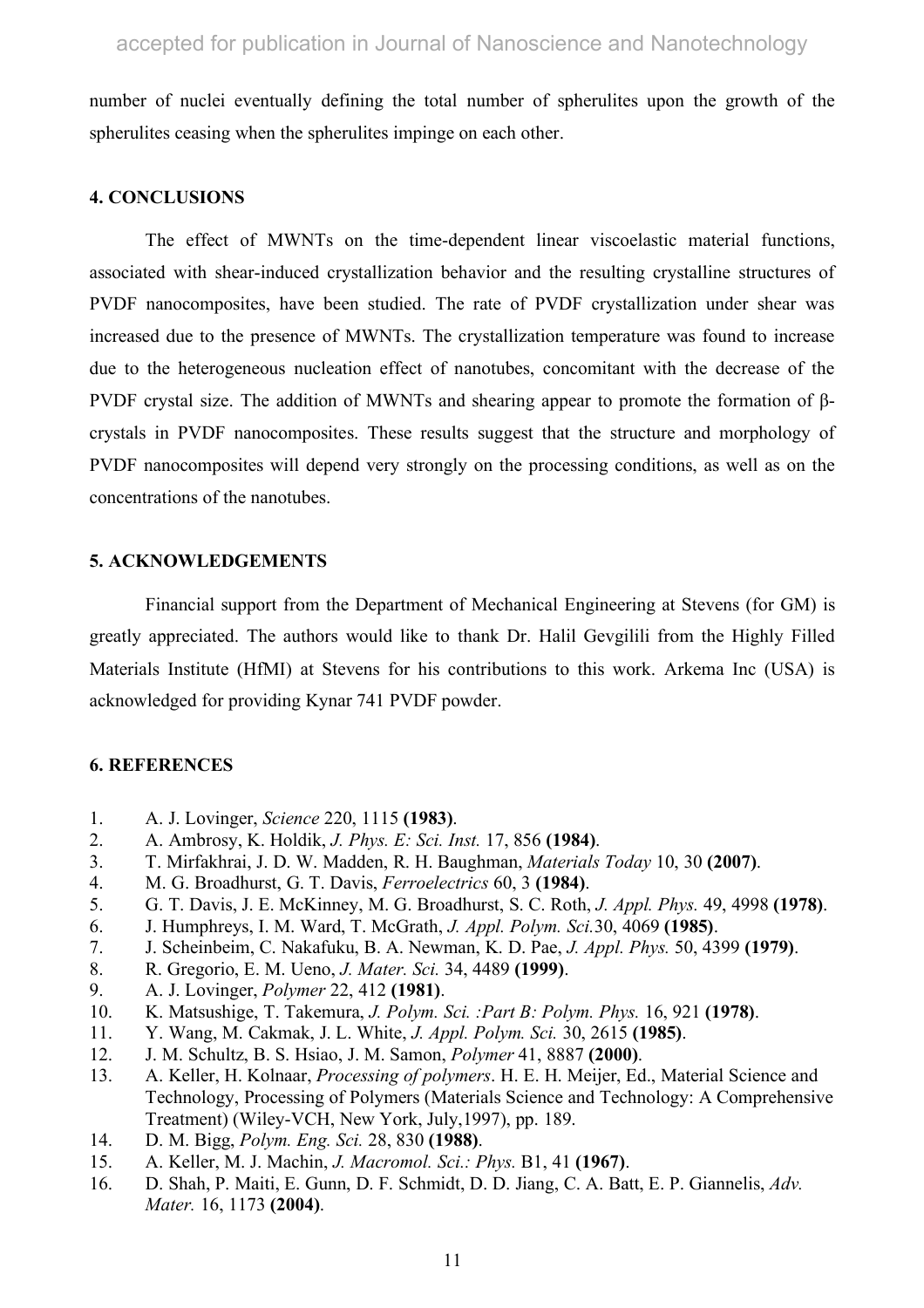- 17. D. Shah, P. Maiti, D. D. Jiang, C. A. Batt, E. A. Giannelis, *Adv. Mater.* 17, 525 **(2005)**.
- 18. Y. W. Nam, W. N. Kim, Y. H. Cho, D. W. Chae, G. H. Kim, S. P. Hong, S. S. Hwang, S. M. Hong, *Macromol. Symp.* 249-250, 478 **(2007)**.
- 19. Z. Dang, Y. Lin, C. Nan, *Adv. Mater.* 15, 1625 **(2003)**.
- 20. N. Levi, R. Czerw, S. Xing, P. Iyer, D. L. Carroll, *Nano Lett.* 4, 1267 **(2004)**.
- 21. A. Ramaratnam, N. Jalili, *J. Intell. Mater. Syst. Struct.* 17, 199 **(2006)**.
- 22. A. Ramaratnam, N. Jalili, H. Rajoria, *Proc. SPIE* 5503, 478 **(2004)**.
- 23. D. R. Dillon, K. K. Tenneti, C. Y. Li, F. K. Ko, I. Sics, B. S. Hsiao, *Polymer* 47, 1678 **(2006)**.
- 24. M. Kamal, D. M. Kalyon, J. Dealy, *Polym. Eng. Sci.* 20, 1117 **(1980)**.
- 25. L. Priya, J. P. Jog, *J. Appl. Polym. Sci.* 89, 2036 **(2003)**.
- 26. H. Sobhani, M. Razavi-Nouri, A. A. Yousefi, *J. Appl. Polym. Sci.* 104, 89 **(2007)**.
- 27. J. M. Samon, J. M. Schultz, B. S. Hsiao, S. Seifert, N. Stribeck, I. Gurke, G. Collins, C. Saw, *Macromolecules* 32, 8121 **(1999)**.
- 28. J. N. Ness, J. Z. Liang, *J. Appl. Polym. Sci.* 48, 557 **(1993)**.
- 29. M. R. Mackley, F. C. Frank, A. Keller, *J. Mater. Sci.e* 10, 1501 **(1975)**.
- 30. W. Leelapornpisit, M. Ton-That, F. Perrin-Sarazin, K. Cole, J. Denault, B. Simard, *J. Polym. Sci. :Part B: Polym. Phys.* 43, 2445 **(2005)**.
- 31. A. G. Kolbeck, D. R. Uhlmann, *J. Polym. Sci. :Part B: Polym. Phys.* 15, 27 **(1977)**.
- 32. A. J. McHugh, *J. Appl. Polym. Sci.* 19, 125 **(1975)**.
- 33. G. Mago, F. T. Fisher, D. M. Kalyon, *Proc. ASME Int. Mech. Eng. Conf. Expo. (IMECE), Chicago,IL* **(November 5-10, 2006)**.
- 34. C. Carrot, J. Guillet, K. Boutahar, *Rheol. Acta* 32, 566 **(1993)**.
- 35. K. Boutahar, C. Carrot, J. Guillet, *Macromolecules* 31, 1921 **(1998)**.
- 36. A. Zwijnenburg, A. J. Pennings, *Colloid. Polym. Sci.* 253, 452 **(1975)**.
- 37. A. Zwijnenburg, A. J. Pennings, *Colloid. Polym. Sci.* 254, 868 **(1976)**.
- 38. A. J. Pennings, *J. Cryst. Growth* 48, 574 **(1980)**.
- 39. C. H. Sherwood, F. P. Price, R. S. Stein, *J. Polym. Sci.: Polym. Symp.* 63, 77 **(1978)**.
- 40. H. S. Myung, M. J. Yoon, E. S. Yoo, B. C. Kim, S. S. Im, *J. Appl. Polym. Sci.* 80, 2640 **(2001)**.
- 41. P. G. de Gennes, *J. Chem. Phys.* 60, 5030 **(1974)**.
- 42. J. Sandler, G. Broza, M. Nolte, K. Schulte, Y. M. Lam, M. S. P. Shaffer, *J. Macromol. Sci.: Phys.* B42, 479 **(2003)**.
- 43. E. Assouline, A. Lustiger, A. H. Barber, C. A. Cooper, E. Klein, E. Wachtel, H. D. Wagner, *J. Polym. Sci. :Part B: Polym. Phys.* 41, 520 **(2003)**.
- 44. B. P. Grady, F. Pompeo, R. L. Shambaugh, D. E. Resasco, *J. Phys. Chem. B* 106, 5852 **(2002)**.
- 45. M. G. Buonomenna, P. Macchi, M. Davoli, E. Drioli, *Eur. Polym. J.* 43, 1557 **(2007)**.
- 46. J. Buckley, P. Cebe, D. Cherdack, J. Crawford, B. S. Ince, M. Jenkins, J. Pan, M. Reveley, N. Washington, N. Wolchover, *Polymer* 47, 2411 **(2006)**.
- 47. D. Chae, S. Oh, B. C. Kim, *J. Polym. Sci. :Part B: Polym. Phys.* 42, 790 **(2004)**.
- 48. A. R. Bhattacharya, T. V. Sreekumar, T. Liu, S. Kumar, L. Ericson, R. Hauge, R. E. Smalley, *Polymer* 44, 2373 **(2003)**.
- 49. L. Yang, R. H. Somani, I. Sics, B. S. Hsiao, R. Kolb, H. Fruitwala, C. Ong, *Macromolecules* 37, 4845 **(2004)**.
- 50. A. Nogales, B. S. Hsiao, R. H. Somani, S. Srinivas, A. H. Tsou, F. J. Balta-calleja, T. A. Ezquerra, *Polymer* 42, 5247 **(2001)**.
- 51. B. S. Hsiao, L. Yang, R. H. Somani, C. A. Avila-Orta, L. Zhu, *Phys. Rev. Lett.* 94, 117802 **(2005)**.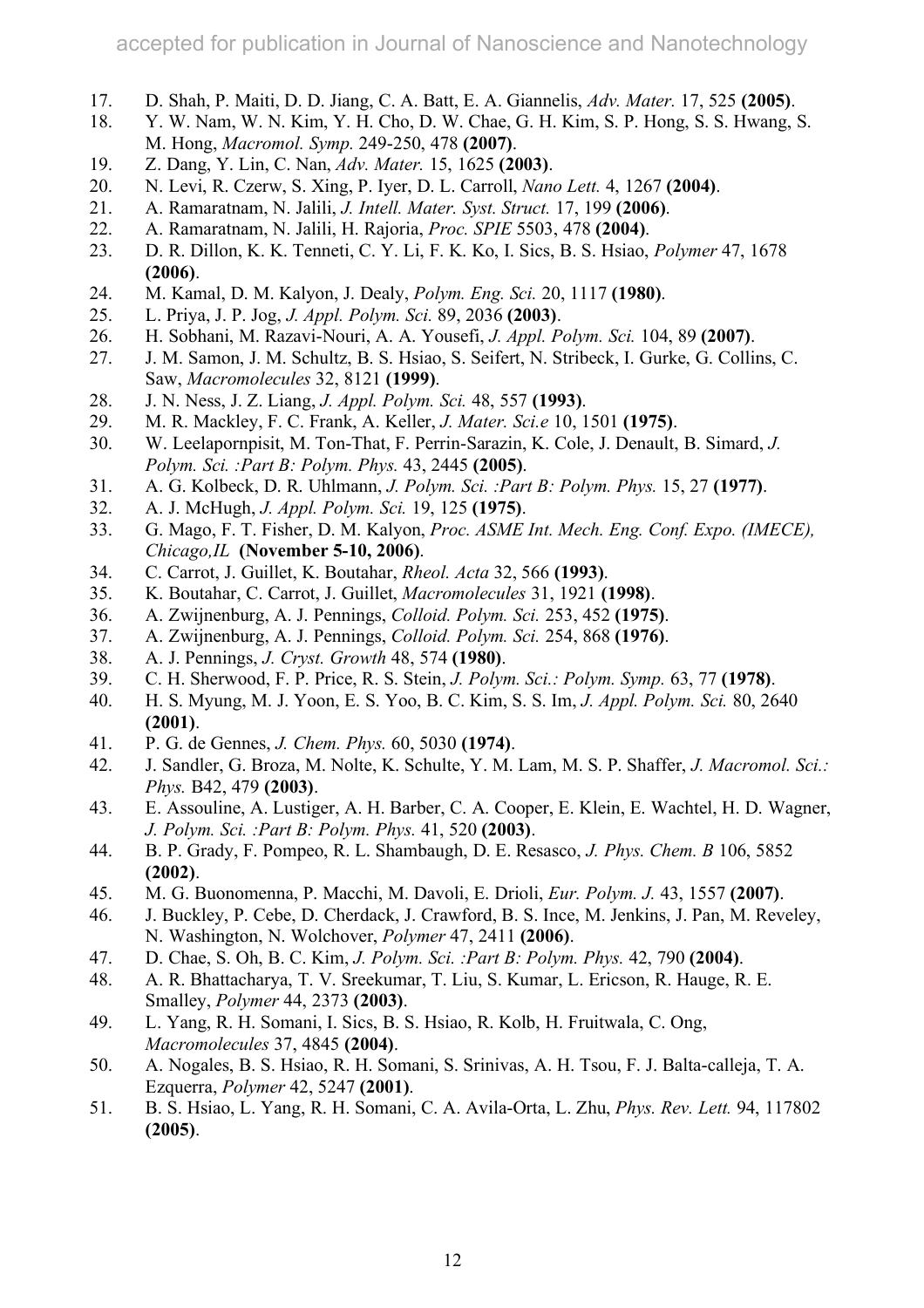

## **Figure 1: SEM image of the as-received MWNTs used in this work**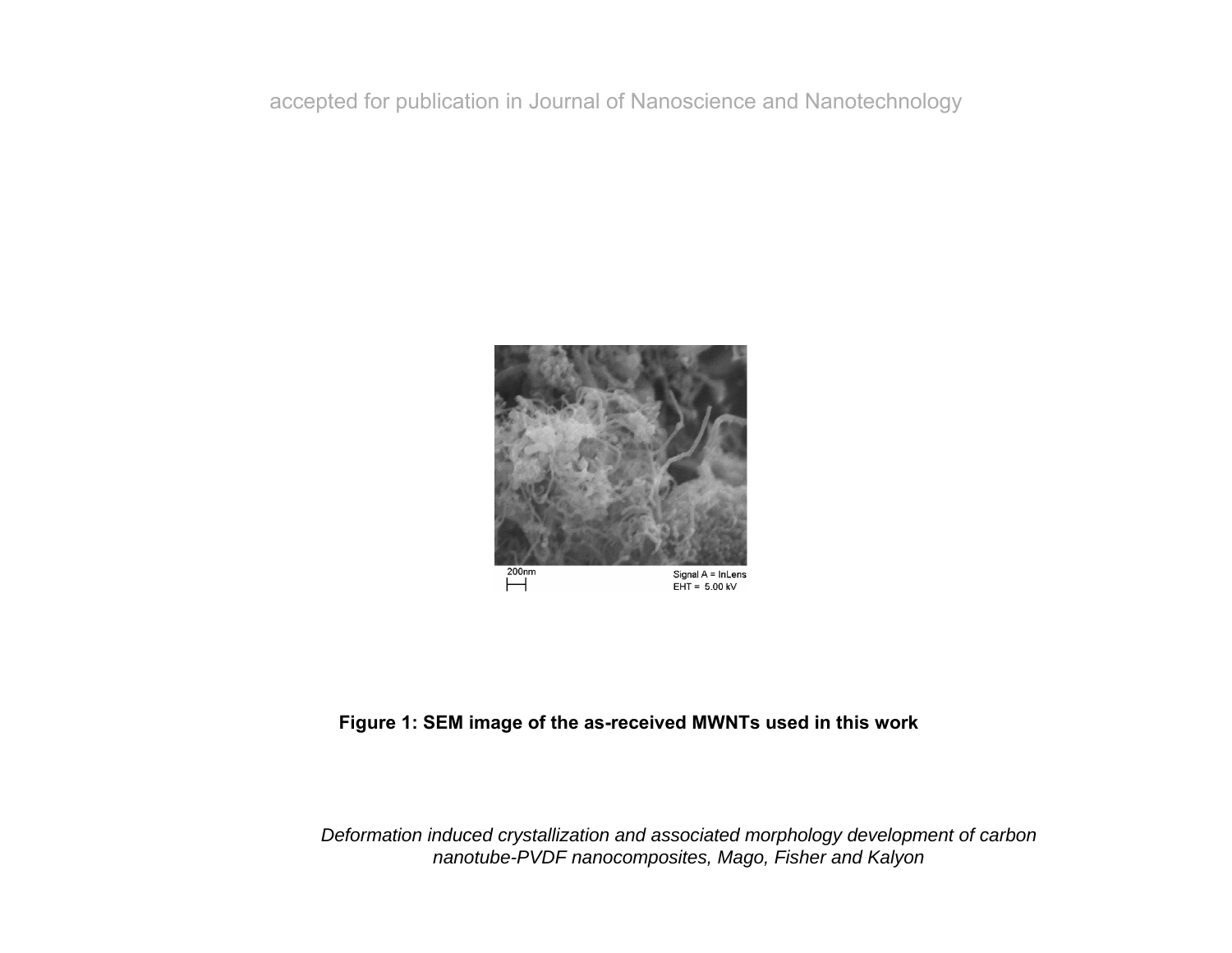

**Figure 2: Change in storage modulus (G**′**) of PVDF and PVDF nanocomposites at 190°C (1% strain, 1 rps)**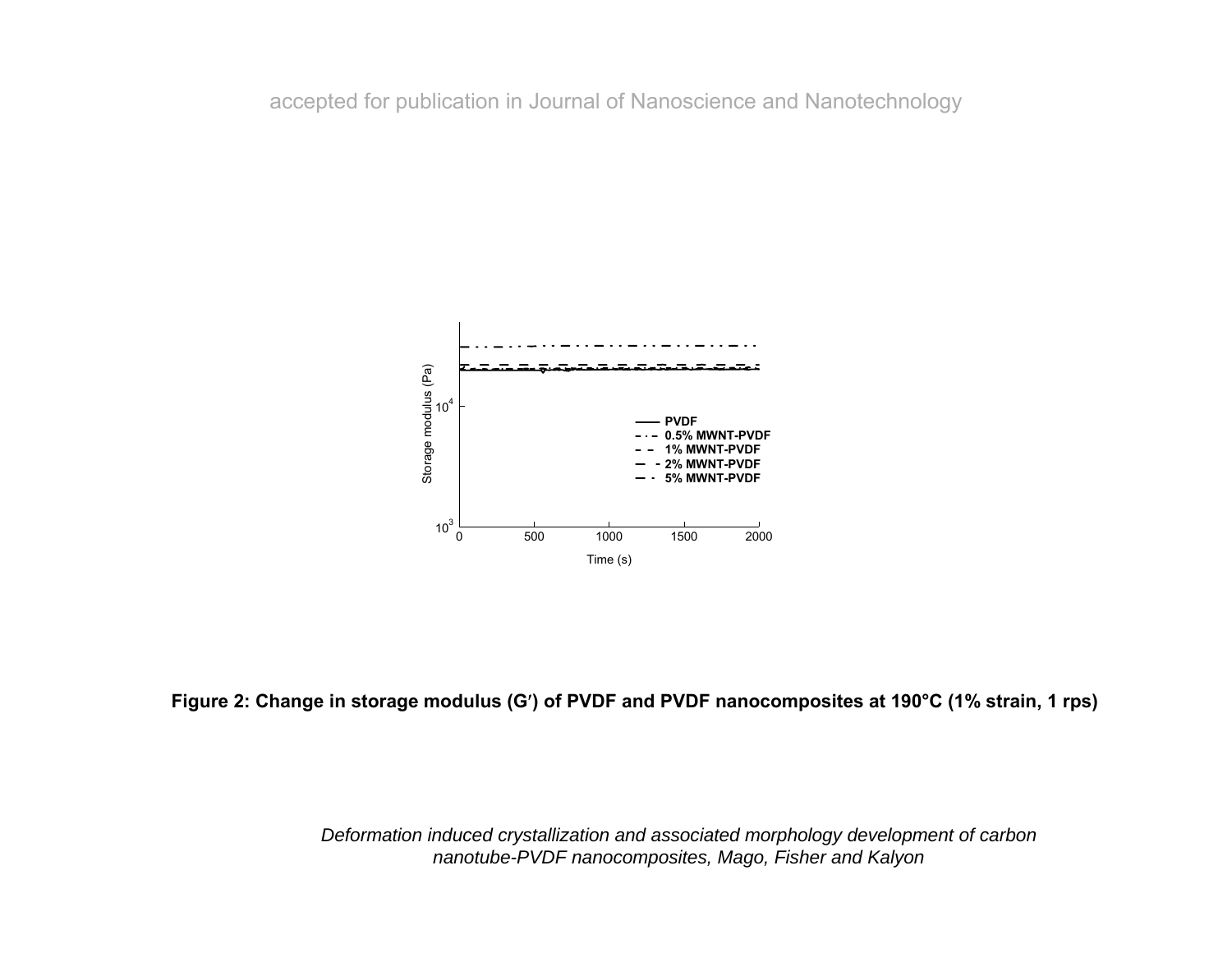accepted for publication in Journal of Nanoscience and Nanotechnology



**Figure 3: (a) Storage modulus, (b) Magnitude of complex viscosity, and (c) Loss modulus of PVDF nanocomposites at 190°C (1% strain)**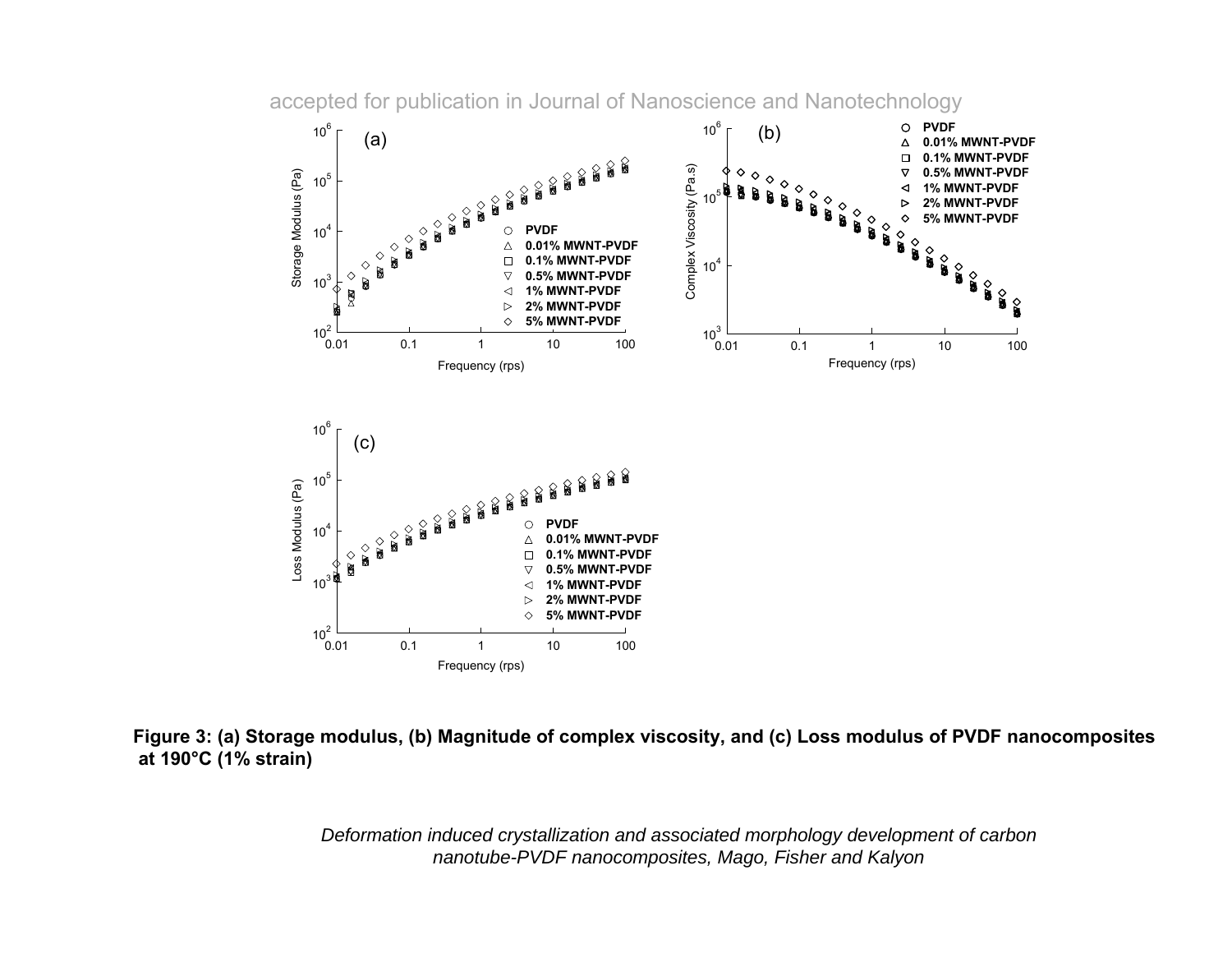

**Figure 4: Change in storage modulus for pure PVDF sheared at different temperatures (1% strain, 1 rps)**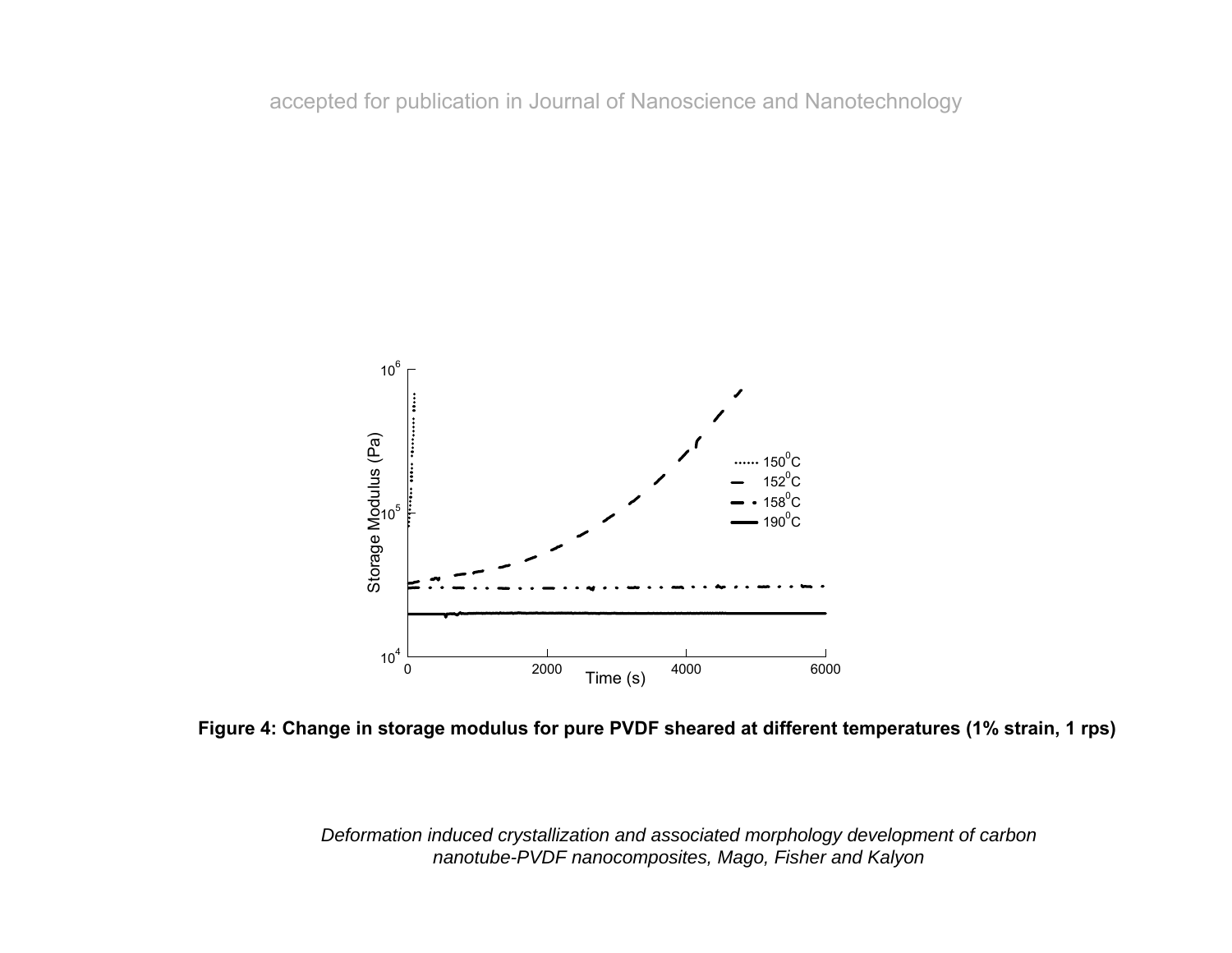

**Figure 5: Variation of (a) Storage modulus, (b) Loss modulus, (c) Magnitude of complex viscosity and (d) Tan delta with time at 1% strain, 1 rps, at 158°C**